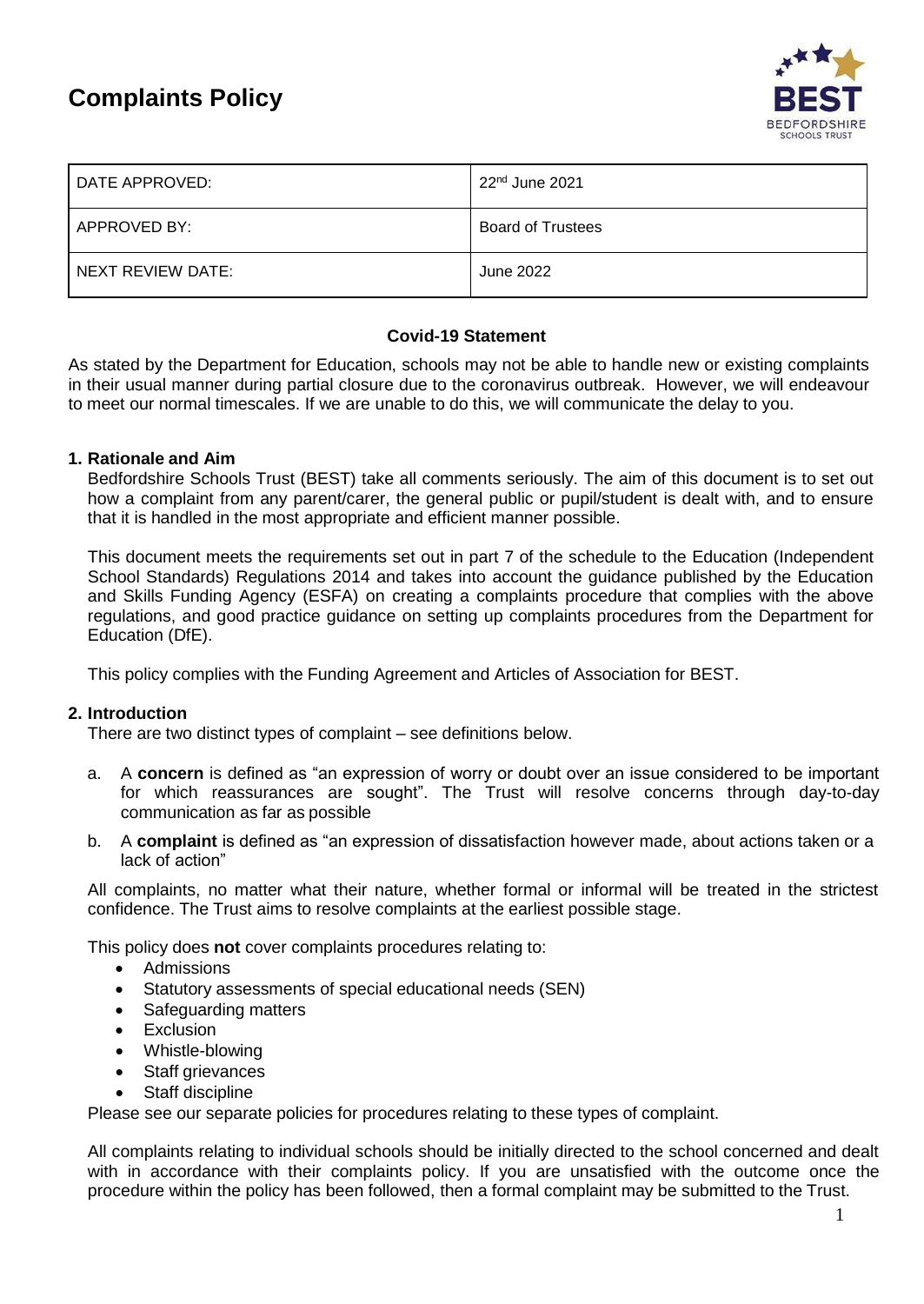Complaints relating to the actions or conduct of the central team should be submitted as outlined in the complaints procedure below. However, the investigation may revert to a different staff policy if deemed necessary.

Complaints about services provided by other providers who use any of the BEST premises or facilities should be directed to the provider concerned.

Concerns raised in the media (including social media) will not be taken into account. The Trust will only respond to complaints raised in accordance with this document.

No form of physical or verbal abuse towards staff will be tolerated and if there is any danger of any, the police will be notified immediately and the perpetrator may be removed and banned from any of the Bedfordshire Schools Trust (BEST) sites. They may also face criminal prosecution if any damage is caused.

#### **3. Roles and Responsibilities**

#### **3.1 The complainant**

The complainant will get a more effective and timely response to their complaint if they:

- a. Follow these procedures
- b. Co-operate with the Trust throughout the process, and respond to deadlines and communication promptly
- c. Treat all those involved with respect
- d. Not publish details about the complaint on social media

#### **3.2 The investigator**

An individual will be appointed to look into the complaint, and establish the facts. They will:

- e. Interview all relevant parties, keep notes
- f. Consider records and any written evidence and keep these securely
- g. Prepare a comprehensive report for the relevant member of Trust leadership or complaints review panel which includes the facts and potential solutions

#### **3.3 Clerk to the Trust Board**

The Clerk will:

- h. Be the contact point for the complainant and the complaints review panel, including circulating the relevant papers and evidence before complaints review panel meetings
- i. Arrange the complaints hearing
- j. Record and circulate the minutes and outcome of the hearing

#### **3.4 Review Panel Chair**

The Chair will:

- k. Chair the meeting, ensuring that everyone is treated with respect throughout
- l. Make sure all parties see the relevant information, understand the purpose of the panel, and are allowed to present their case

#### **4. Principles of Investigation**

When investigating a complaint, we will try to clarify:

- a. What has happened
- b. Who was involved
- c. What the complainant feels would put things right

#### **4.1 Time scales**

The complainant must raise the complaint within 3 months of the incident. If the complaint is about a series of related incidents, they must raise the complaint within 3 months of the last incident.

BEST will consider exceptions to this time frame in circumstances where there were valid reasons for not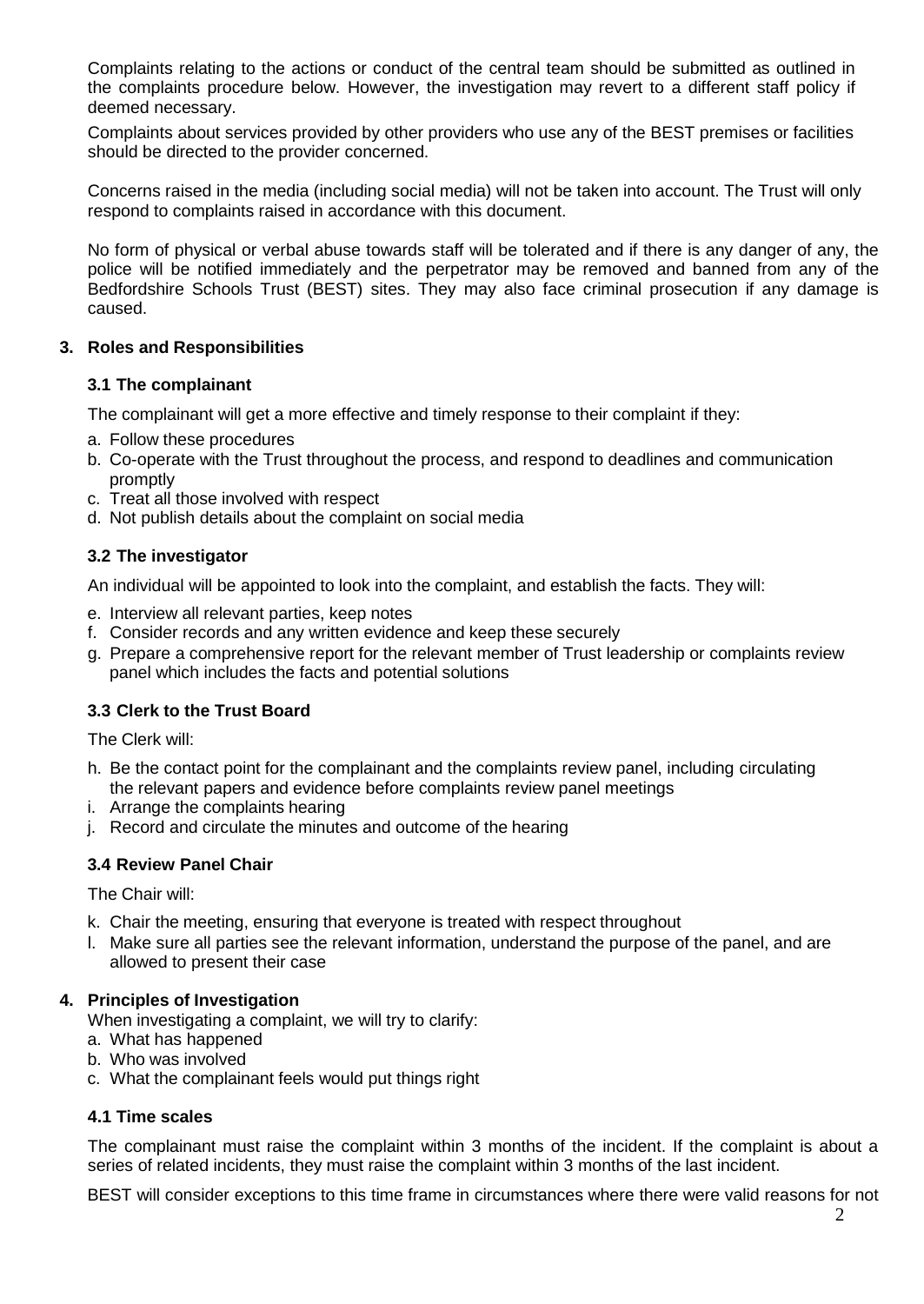making a complaint at that time and the complaint can still be investigated in a fair manner for all involved.

When complaints are made out of term time, they will be considered as received on the next school day.

If at any point the Trust cannot meet the time scales set out in this policy, the following action will be taken:

- a. Set new time limits with the complainant
- b. Send the complainant details of the new deadline and explain the delay

#### **5. Stages of Complaint (not including those made against a Principal)**

#### **5.1 Stage 1: Informal**

The Trust will take informal concerns seriously and make every effort to resolve the matter quickly. It may be the case that the provision or clarification of information will resolve the issue.

The complainant should raise the complaint as soon as possible with the relevant member of staff or Trust leader as appropriate, either in person or by letter, telephone or email. If the complainant is unclear who to contact or how to contact them, they should contact the Trust office on 01462 628003 or [info@bestacademies.org.uk.](mailto:info@bestacademies.org.uk)

The Trust will acknowledge informal complaints within two school days, and investigate and provide a response within 10-15 school days. The complainant will be notified how to escalate their complaint if they are not satisfied with the response.

If the complaint is not resolved informally, it will be escalated to a formal complaint.

#### **5.2 Stage 2: Formal**

If the complainant is unhappy with the outcome and wishes to proceed to the next step, a formal complaint can be raised:

- ➢ By letter or email
- $\triangleright$  Over the telephone
- ➢ In person
- $\triangleright$  By a third party acting on behalf of the complainant

The complainant should provide details such as relevant dates, times, and the names of witnesses of events, alongside copies of any relevant documents, and what they feel would resolve the complaint. If complainants need assistance raising a formal complaint, they can contact the Trust office on 01462 628003 or [info@bestacademies.org.uk.](mailto:info@bestacademies.org.uk)

The appointed member of staff investigating the complaint may request a meeting to clarify concerns, and seek a resolution. The complainant may be accompanied to this meeting, and should inform the Trust of the identity of their companion in advance.

In certain circumstances, the Trust may need to refuse a request for a particular individual to attend any such meeting – for example, if there is a conflict of interest. If this is the case, the Trust will notify the complainant as soon as they are aware, so that the complainant has the opportunity to arrange alternative accompaniment.

Complainants should make sure they obtain consent from all parties present before recording conversations or meetings.

If the complainant wishes to submit electronic recordings (audio or video) as evidence as part of an investigation, we may ask that written consent is provided by all recorded parties.

The appointed member of staff will produce a written report of their investigation. The Trust will aim to respond to the complainant within 10-15 school days. The complainant will be notified how to escalate their complaint if they are not satisfied with the response.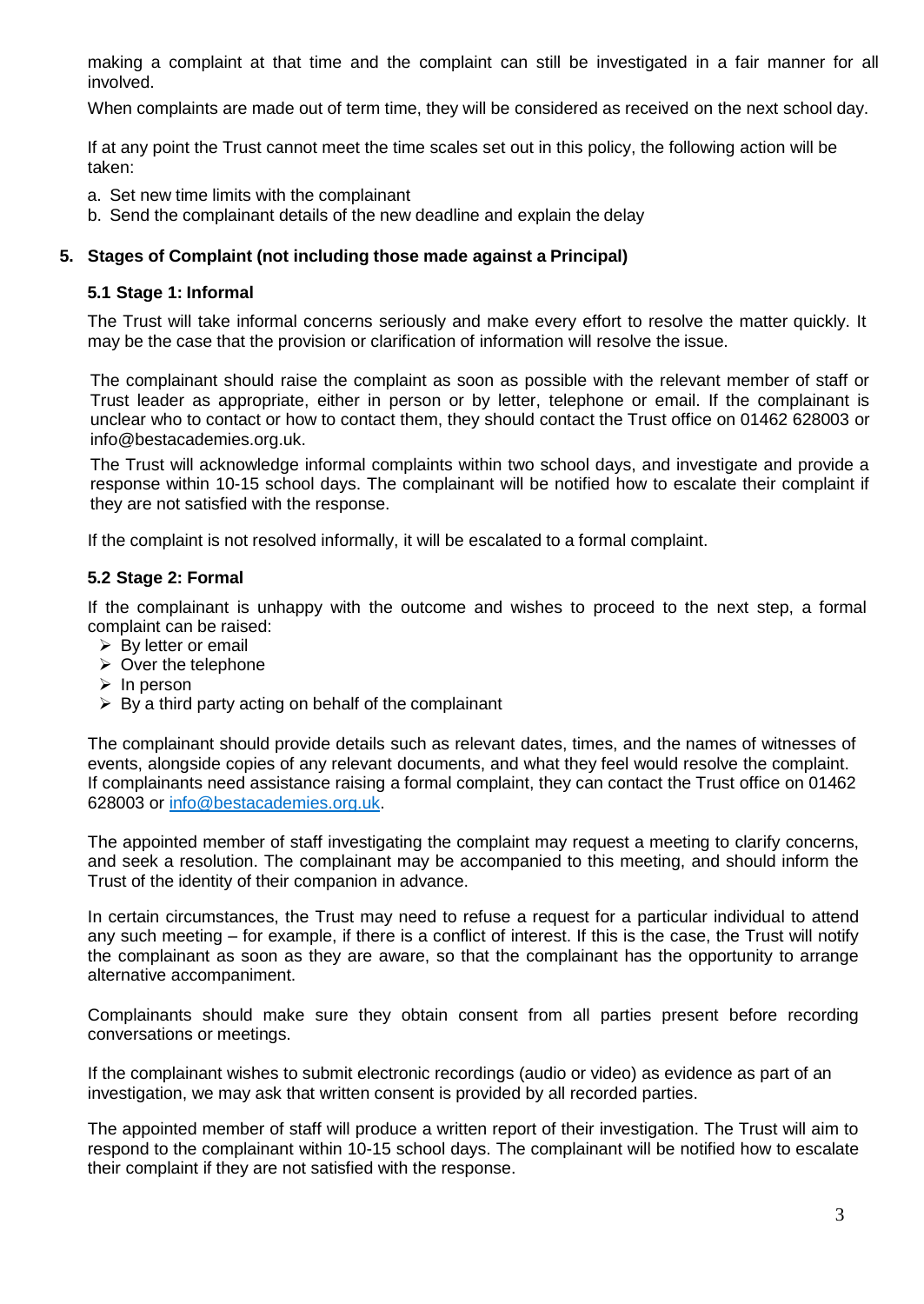If the complainant is not satisfied with the response and wishes to proceed to the next stage of the procedure, they should inform the Clerk to the Trust Board within five school days. This can be done by:

- ➢ letter or email
- $\triangleright$  over the phone
- $\triangleright$  in person
- $\triangleright$  through a third party acting on behalf of the complainant

The Clerk will need the details of the complaint as set out above, as well as details from the complainant on how they feel the previous stage of the procedure has not addressed their complaint sufficiently, and what they feel would resolve the complaint.

The Clerk will acknowledge receipt of the request within two school days.

#### **5.3 Stage 3: Review Panel**

Complaints will be escalated to the panel hearing stage if the complainant is not satisfied with the response to the complaint at the second, formal stage.

The panel will be appointed by or on behalf of the Trustees and must consist of at least 3 people who were not directly involved in the matters detailed in the complaint. At least 1 panel member must be independent of the management and running of the school. The panel cannot be made up solely of Trust Board members, as they are not independent of the management and running of the school. In accordance with government guidance, this may be a governor from a local governing body at a different school within the MAT, who has no conflict of interest or prior knowledge of the complaint.

The panel will have access to the existing record of the complaint's progress.

The complainant must have reasonable notice of the date of the review panel; however, the review panel reserves the right to convene at their convenience rather than that of the complainant. At the review panel meeting, the complainant and representatives from the Trust, as appropriate, will be present. Each will have an opportunity to set out written or oral submissions prior to the meeting.

The complainant must be allowed to attend the panel hearing and be accompanied if they wish.

At the meeting, each individual will have the opportunity to give statements and present their evidence, and witnesses will be called, as appropriate, to present their evidence.

The panel, the complainant and the Trust representative(s) will be given the chance to ask and reply to questions. Once the complainant and Trust representative(s) have presented their cases, they will be asked to leave and evidence will then be considered.

The panel will then put together its findings and recommendations from the case. The panel will also provide copies of the minutes of the hearing and the findings and recommendations to the complainant and, where relevant, the individual who is the subject of the complaint, and make a copy available for inspection by the CEO.

The school will inform those involved of the decision in writing within five school days.

#### **6. Complaints against a Principal, a Governor, Governing Board, Trustee or Trust Board**

#### **6.1 Stage 1: Informal**

 $\overline{a}$ 

Complaints made against a Principal<sup>1</sup>, any member of any Local Governing Body or any member of the Trust Board should be directed to the Chief Executive Officer (CEO) of BEST in the first instance.

<sup>1</sup> Complaints concerning decisions made by the Principal will be dealt with under the usual complaints procedure – please note that the school policy should have been followed prior to escalation to the Trust. This procedure relates to allegations against the conduct of the Principal.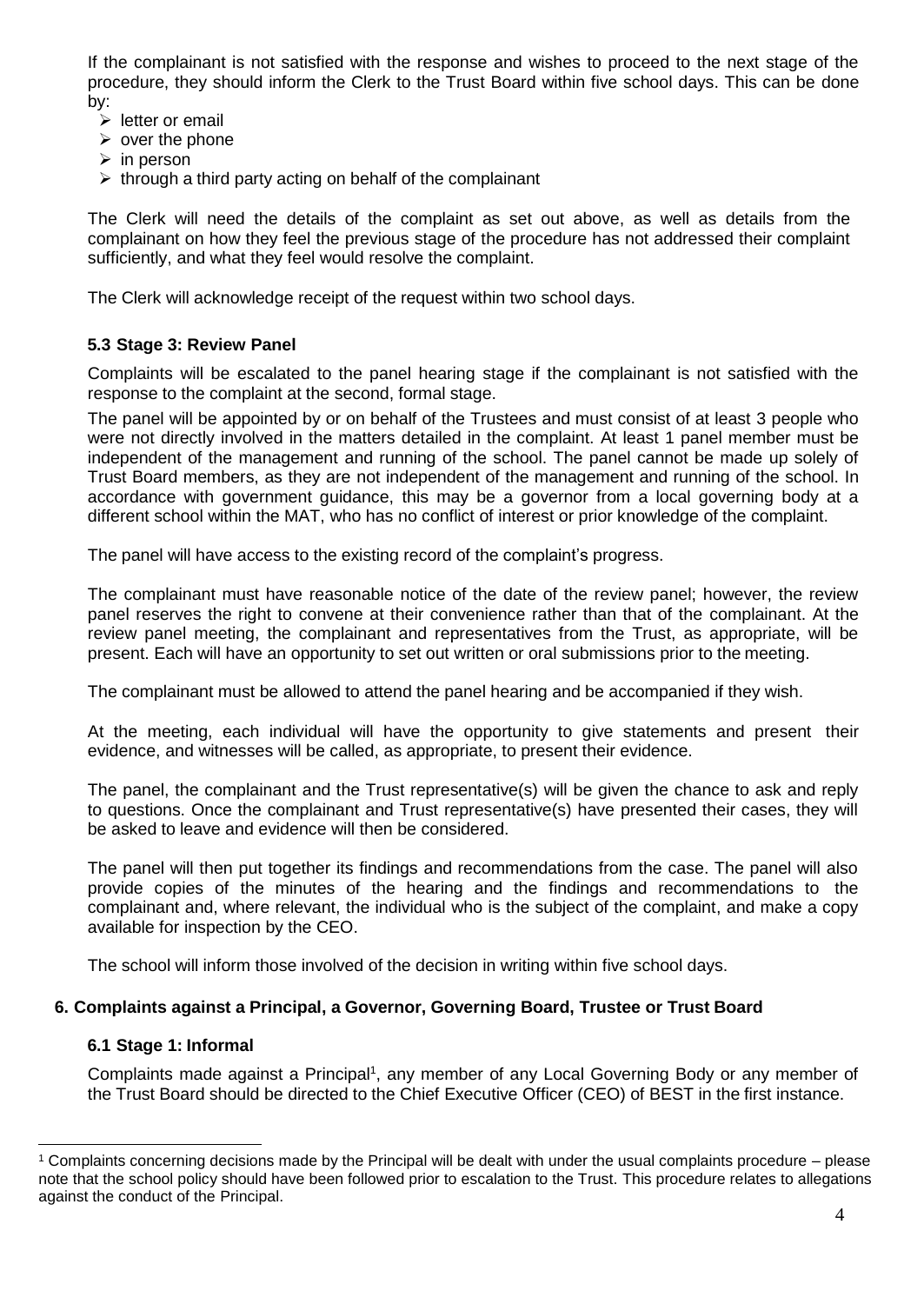Complaints against the CEO should be directed to the Chair of the Trust Board. The Chair of the Trust Board can be contacted via the Clerk to the Trust Board [\(BEST-Clerk@bestacademies.org.uk](mailto:BEST-Clerk@bestacademies.org.uk) or 01462 628003).

A suitably-skilled and impartial Trust representative will carry out the steps at stage 1 (set out in section 5 above).

#### **6.1 Stage 2: Formal**

The Chair of the Trust Board (or Vice Chair if complaint is against the Chair) will deal with any complaint that has not been resolved under stage 1. If the complaint is jointly about the Chair and Vice-Chair of the Trust Board, the entire Trust Board and/or an independent investigator will carry out the steps in stage 2 (set out in section 5 above). The appointed investigator or independent investigator will write a formal response at the end of their investigation.

#### **6.2 Stage 3: Review Panel**

A panel of independent Trustees or Governors will hear the complaint. They will be sourced from local schools/organisations or the local authority and will carry out the steps at stage 3 (set out in section 5 above).

#### **7. Referring complaints on completion of the Trust's procedure**

If the complainant is unsatisfied with the outcome of the Trust's complaints procedure, they can refer their complaint to the ESFA. The ESFA will check whether the complaint has been dealt with properly by the Trust. The ESFA will not overturn a Trust's decision about a complaint. However, it will look into:

- a. Whether there was undue delay, or the Trust did not comply with its own complaints procedure
- b. Whether the Trust was in breach of its Funding Agreement with the Secretary of State
- c. Whether the Trust has failed to comply with any other legal obligation

If the Trust did not deal with the complaint properly, it will be asked to re-investigate the complaint. If the Trust's complaints procedure is found to not meet regulations, the Trust will be asked to correct its procedure accordingly.

For more information or to refer a complaint, see the following webpage [https://www.gov.uk/complain](https://www.gov.uk/complain-about-school)[about-school](https://www.gov.uk/complain-about-school)

#### **8. Persistent Complaints**

Most complaints raised will be valid, and therefore we will treat them seriously. However, a complaint may become unreasonable if the person:

- Has made the same complaint before, and it's already been resolved by following the Trust and/or school's complaints procedure
- Makes a complaint that is obsessive, persistent, harassing, prolific, defamatory or repetitive
- Knowingly provides false information
- Insists on pursuing a complaint that is unfounded, or out of scope of the complaints procedure
- Pursues a valid complaint, but in an unreasonable manner e.g. refuses to articulate the complaint, refused to co-operate with this complaints procedure, or insists that the complaint is dealt with in ways that are incompatible with this procedure and the time frames it sets out
- Changes the basis of the complaint as the investigation goes on
- Makes a complaint designed to cause disruption, annoyance or excessive demands on school time
- Seeks unrealistic outcomes, or a solution that lacks any serious purpose or value

If the Trust deems the complaint 'persistent' a final response statement will be issued and if further communication is received, the Trust may decide to stop responding. Where this action is deemed appropriate, the Trust will notify the individual and explain that only new complaints will be considered.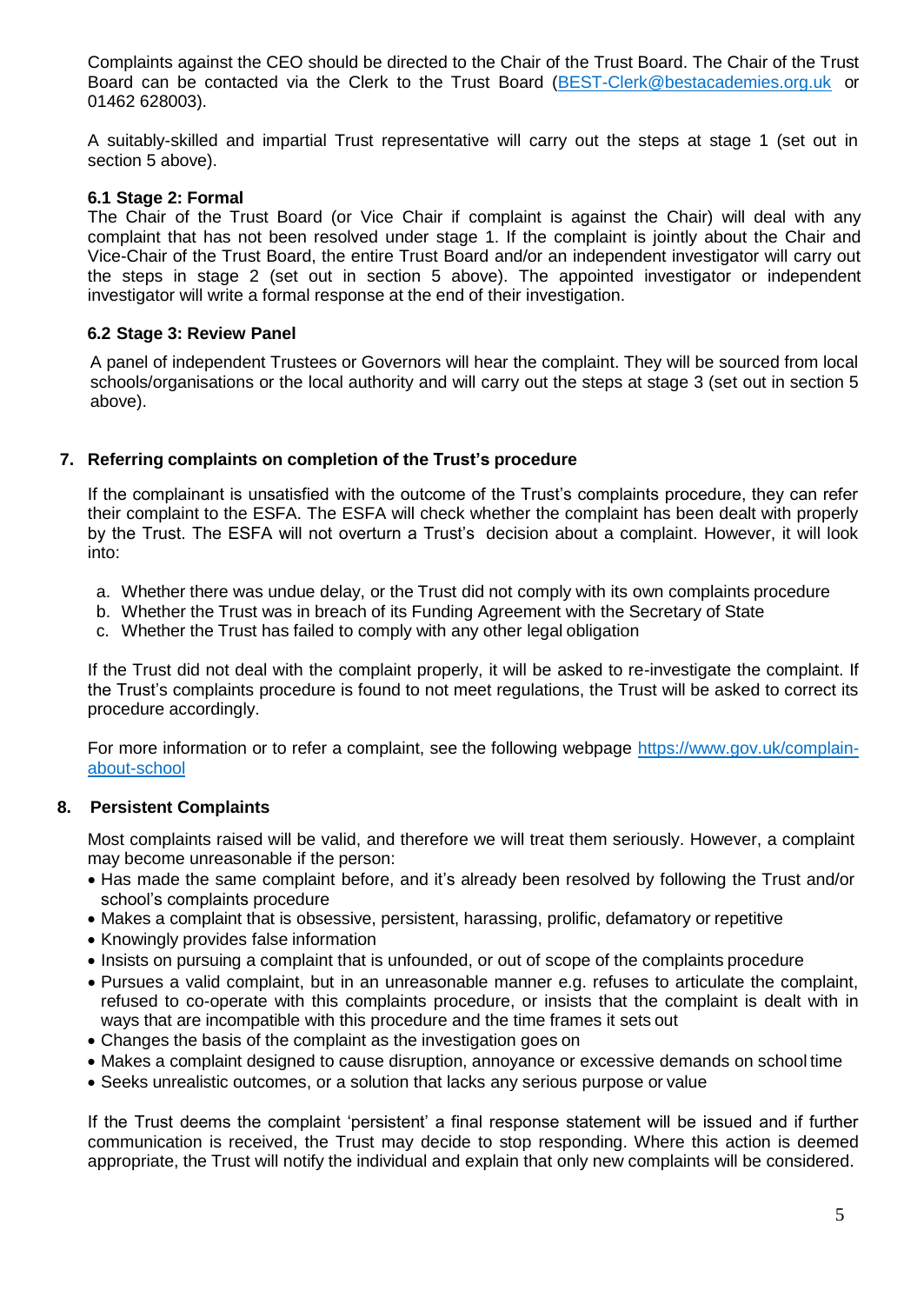In response to any serious incident of aggression or violence, the Trust will immediately inform the police and communicate the actions in writing. This may include barring an individual from BEST sites.

In response to duplicate complaints (such as a complaint on the same subject from a partner, family member or other individual), the Trust will notify the new complainant that the matter is being or has already been investigated and confirm whether the complaint has been responded to.

In response to complaint campaigns (where the Trust receives a large volume of complaints about the same topic or subject), the Trust will publish a single response on the Trust website and send a template response to all complainants. If complainants are not satisfied with the response, or wish to pursue the complaint further, the normal procedures will apply.

#### **9. Record Keeping**

The Trust will record all complaints, including information about actions taken at all stages and the final outcome. The records will also include copies of letters and emails, and notes relating to meetings and phone calls.

This material will be treated as confidential and held centrally, and will be viewed only by those involved in investigating the complaint or on the review panel. This is except where the Secretary of State (or someone acting on their behalf) or the complainant requests access to records of a complaint through a Freedom of Information (FOI) request or through a subject access request under the terms of the Data Protection Act, or where the material must be made available during an inspection.

Records of complaints will be kept securely, only for as long as necessary and in line with data protection law, our privacy notices and GDPR policy.

The details of the complaint, including the names of individuals involved, will not be shared with the whole Trust Board in case a review panel needs to be organised at a later point.

Where the Trust Board is aware of the substance of the complaint before the review panel stage, the Trust will (where reasonably practicable) arrange for an independent panel to hear the complaint.

Complainants also have the right to request an independent panel if they believe there is likely to be bias in the proceedings. The decision to approve this request is made by the Trust Board, who will not unreasonably withhold consent.

#### **10. Monitoring**

The COO will monitor the effectiveness of the complaints procedure in ensuring that complaints are handled properly.

This policy will be reviewed by the COO annually. At each review, the policy will be approved by the Trust Board.

#### **11. Links to other policies**

Policies dealing with other forms of complaints include:

- Child protection and safeguarding policy and procedures
- Admission policy
- School exclusion policy
- Staff grievance policy
- Staff disciplinary policy
- School SEN policy and information report
- GDPR policy and privacy notices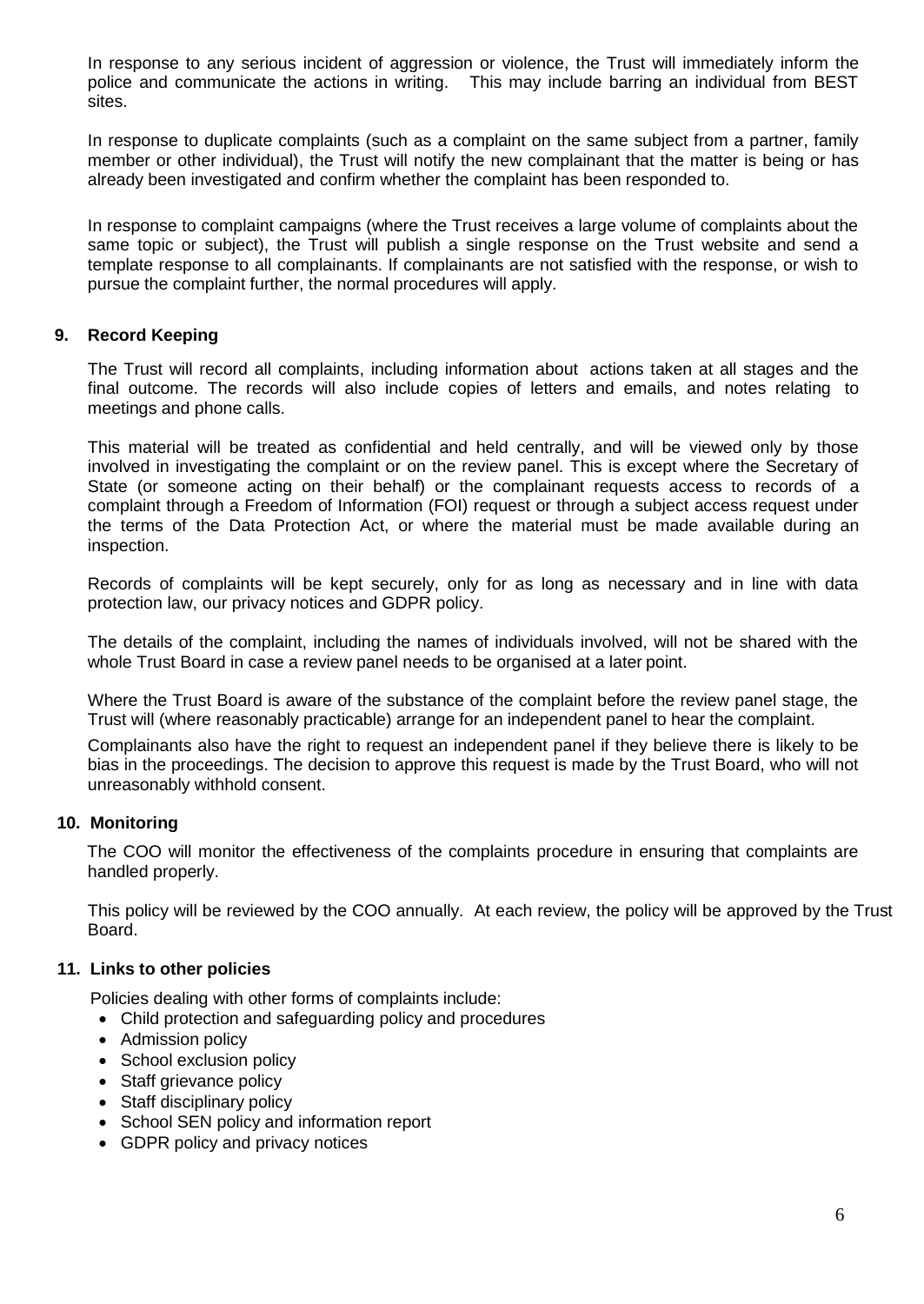### **12. Author and Date**

COO/Compliance Officer – reviewed May 2019 COO/Compliance Officer – reviewed May 2020 COO/Compliance Officer – reviewed May 2021

#### **13. Appendices**

Appendix A – Complaints Procedure Flow Chart Appendix B – BEST Complaints Form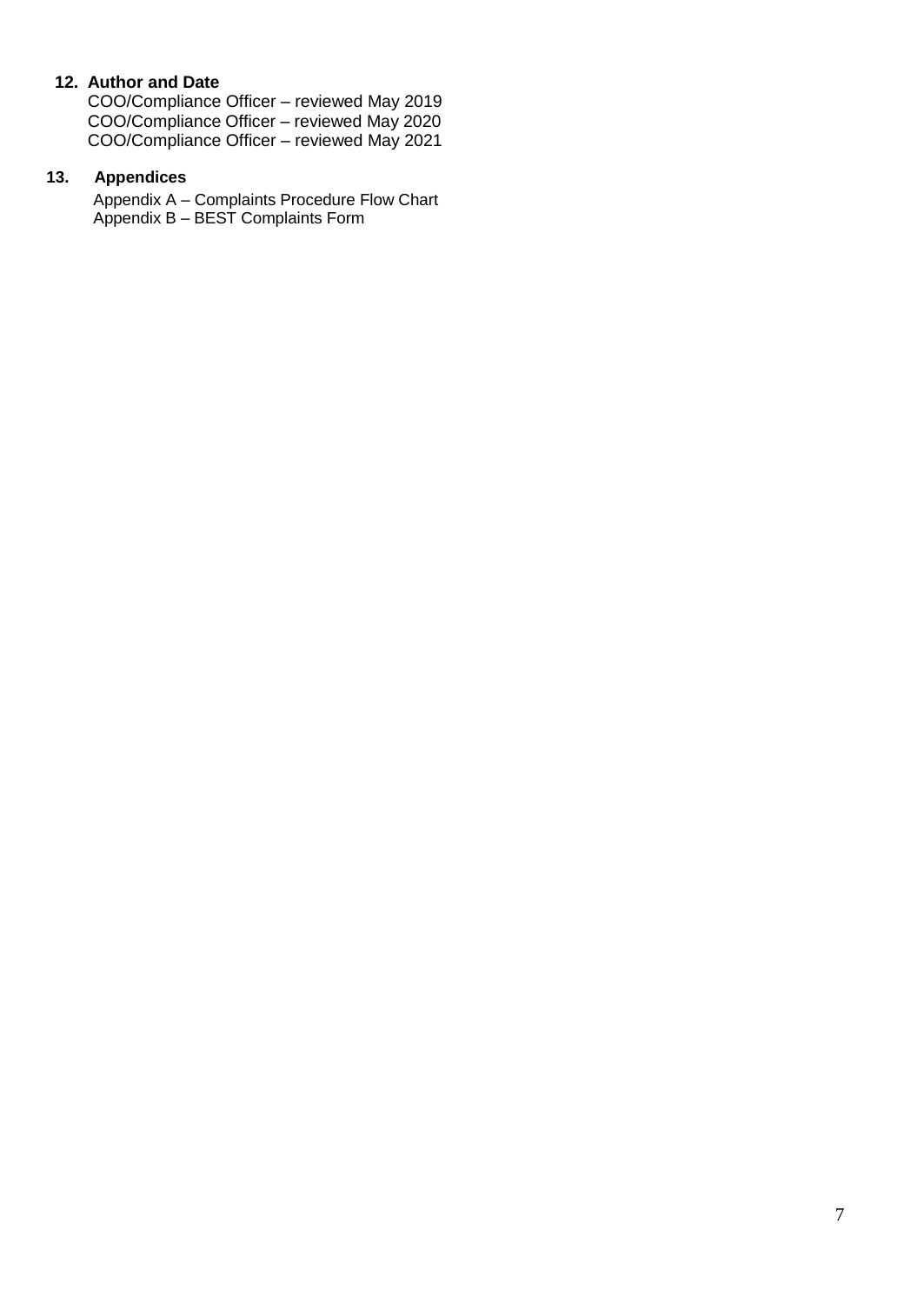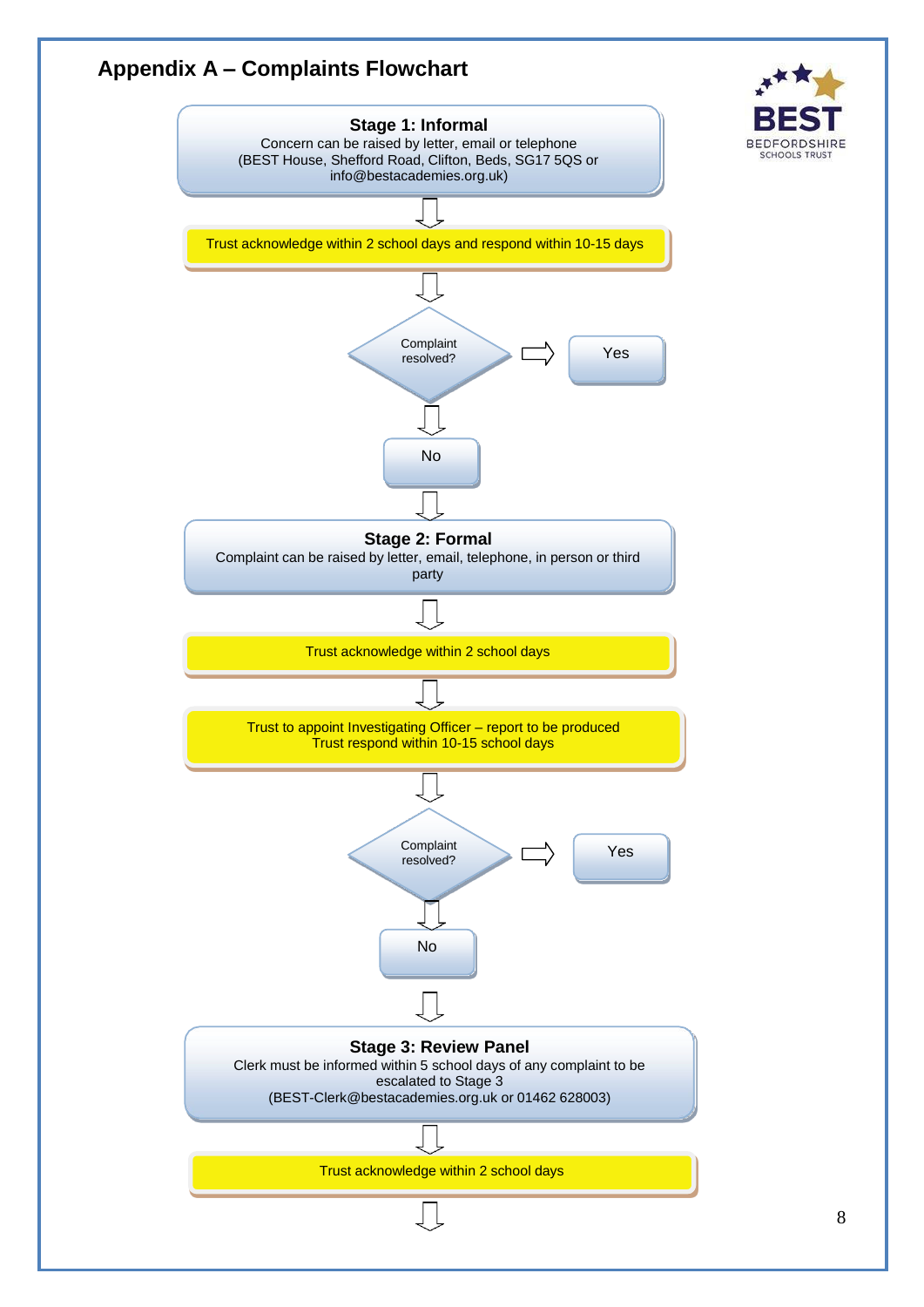